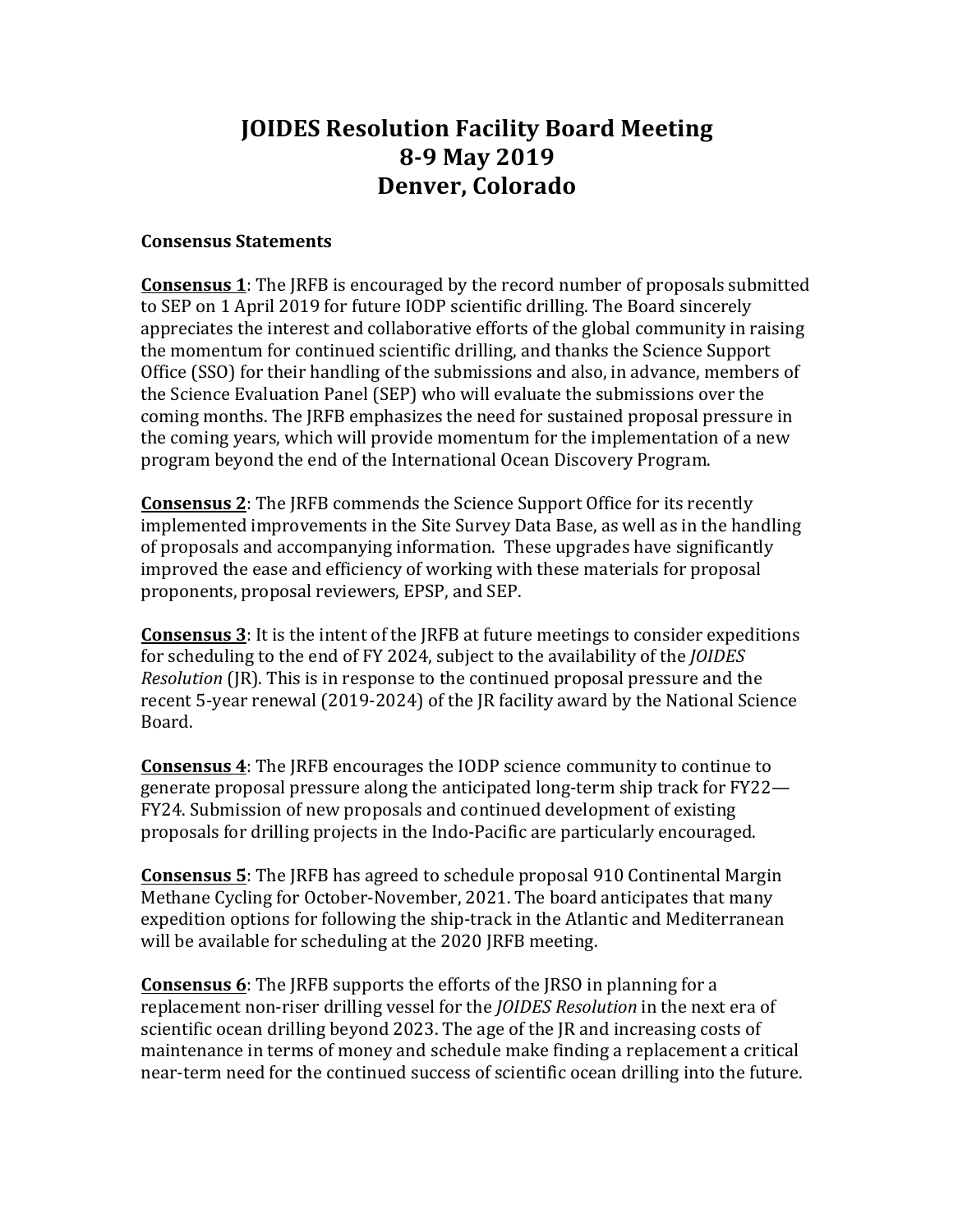**Consensus** 7: The JRFB is excited about the positive momentum the international Earth Science community has developed in identifying new science frontiers and platform needs for the next scientific ocean drilling program. The national/regional workshops that have been held - J-DESC (Japan), PROCEED (ECORD), Ocean Planet (ANZIC), and NEXT (USA) - have been extremely well attended with a lot of enthusiasm for developing the plan for the next era of scientific ocean drilling. We also look forward to the results from the IODP-China workshop (August 2019). The strong participation and leadership engagement by early-career scientists is a strong testament to the attraction scientific ocean drilling provides to the next generation of Earth scientists. The JRFB applauds the strong desire expressed by the workshop attendees and the IODP Forum for using a multi-platform model in writing the next science plan.

**Consensus 8:** The JRFB recognizes and applauds the exceptional support provided by the JRSO managing the *JOIDES Resolution*, including responsiveness to extraordinary circumstances allowing the program to continue with little interruption.

**Consensus 9**: The timeline for completing the new scientific ocean drilling science plan, as presented by IODP Forum Chair Dick Kroon, is ambitious. However, the **JRFB** strongly supports this timeline because it is necessary for advancing plans for securing a new US riserless drilling platform and for international partner renewal processes. We also greatly appreciate the open nature of the proposed process and urge that the writing team be inclusive of those responsible for coordinating the regional/national workshops, subject expertise, diversity, and early career scientists.

**Consensus 10:** The JRFB applauds and supports the IODP Forum Chair's plans to strengthen synergies between IODP and the International Continental scientific Drilling Program (ICDP). It is essential such synergies continue to be developed and strengthened if amphibious expeditions are to be highlighted in the new science plan.

**Consensus 11**: The JRFB is encouraged by the report from the Future of Marine Seismics Workshop and looks forward to the NSF response to this report in maintaining the site survey capability for US scientists. This capability is vital for submitting competitive and implementable drilling proposals.

**Consensus 12:** The JRFB supports the attendance of SEP member(s) for Amphibious Drilling Proposals at the ICDP SAG meetings, and that the SAG representatives be invited to the relevant SEP meetings.

**Consensus 13**: As noted by the 2018 JRFB Consensus 9, the JRFB in exceptional circumstances on a case-by-case basis will consider to keep unimplemented sites on the board for potential completion at a later date. As such, the JRFB has decided to keep Expedition 379 Sites ASSE-01C, 02C, 03B, and 11A at the board.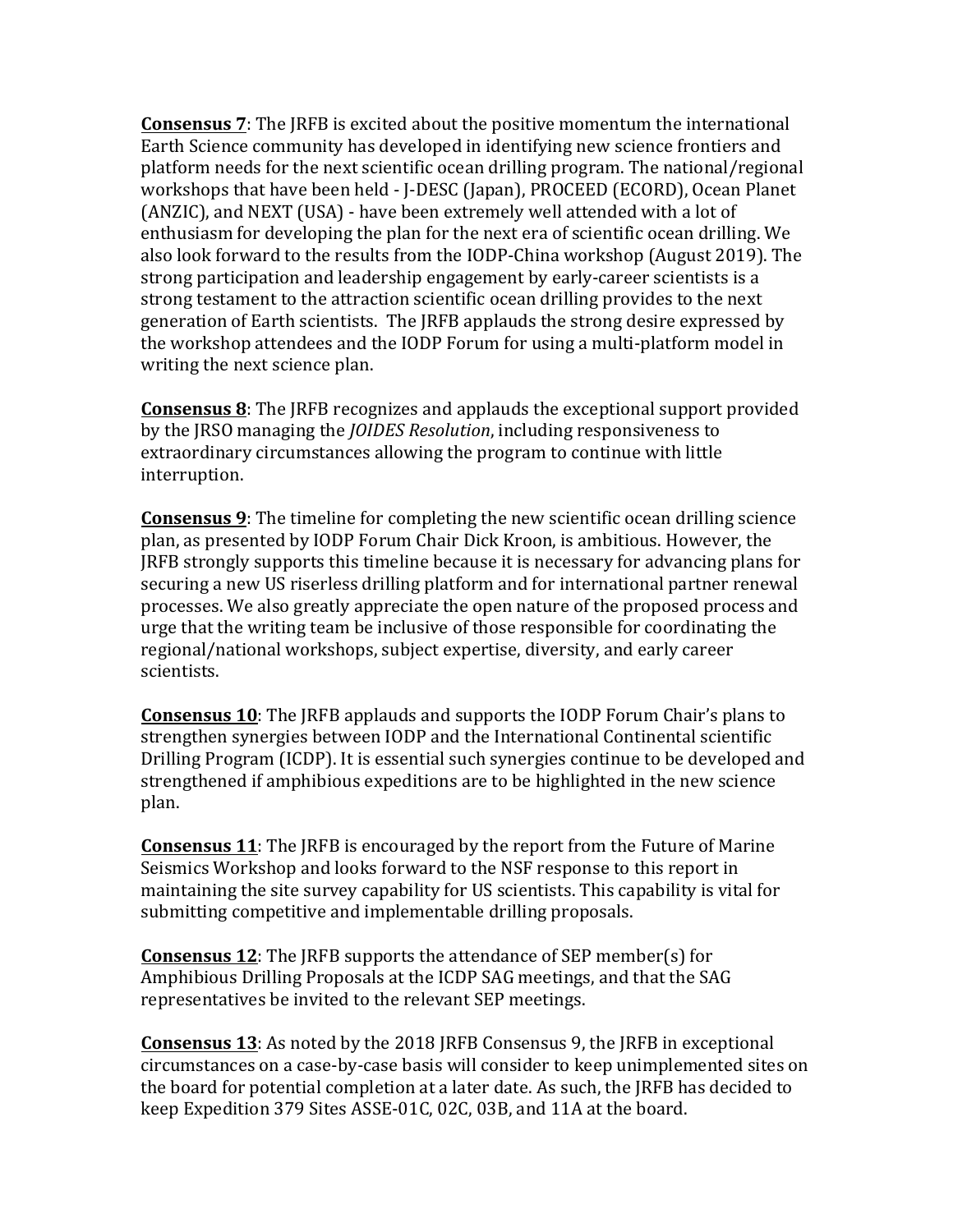**Consensus 14:** The Science Support Office Annual Program Plan FY'20 is recommended for approval.

**Consensus 15**: Liping Zhou is sincerely thanked for his service and dedication to serving on the JOIDES Resolution Facility Board. It has been a pleasure to work with him over his term and we wish him well in his forthcoming endeavours, and hope we will see him serving again on future IODP panels.

**Consensus 16**: Wolfgang Bach has been a dedicated advocate of scientific ocean drilling for many years. The JRFB has greatly benefitted from his experience over the term he has served. We sincerely thank him for his service to this facility board and to scientific ocean drilling and wish him well in his life after JRFB.